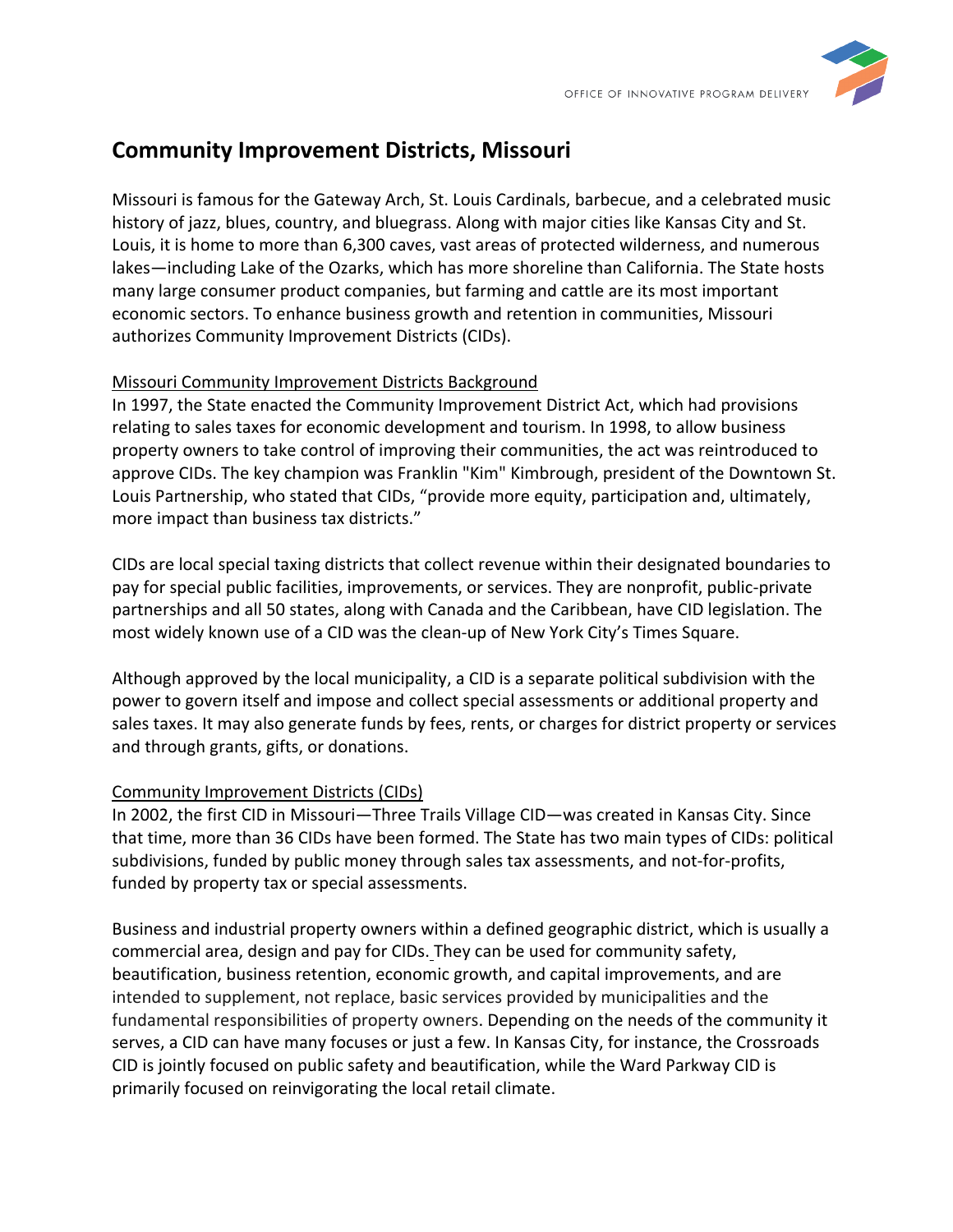

A CID may finance new facilities or improvements to existing ones, but they must be for public use. Examples include convention centers, arenas, or other meeting facilities; murals, fountains or kiosks; parks, lawns, gardens, and trees; streetscapes, lighting, benches, marquees, awnings, canopies, and trash receptacles; sidewalks, streets, alleyways, bridges, ramps, tunnels, traffic signs, and signals; site improvements such as drainage, water, storm, and sewer systems; parking lots and garages; and child care facilities. A CID may also provide public services, such as operating or contracting parking facilities; shuttle bus services; leasing space for sidewalk café tables and chairs; providing trash collection and disposal services; contracting with private property owners to demolish or rehabilitate structures within designated blighted areas; and providing or contracting for security personnel, equipment, or facilities.

CIDs are created by ordinance of the local governing body of a municipality upon presentation of a petition signed by owners of real property within the proposed district's boundaries. In Missouri, the petition must include a five-year plan describing its purposes and services, the improvements it will make, how the governing board of directors will be formed, and a budget estimate. It must also include the funding method, which may be through district-wide special assessments, rents, fees, and charges for the use of CID property or services; and grants, gifts, or donations. If the CID is organized as a political subdivision, property and sales taxes may also be imposed.

The petition must then be signed by more than 50 percent of all property owners within the proposed CID and all property owners who own at least 50 percent of the assessed property value. The signed petition is presented for ordinance to the governing body of the municipality where the CID will be located. The CID may have direct ties to the local government even though it is a separate legal entity from the municipality that creates it. Each year, the CID must file an annual report with the clerk of the creating municipality and the Department of Economic Development, which does not have oversight or audit responsibility for these districts.

CID improvements have had a measurable impact in Missouri. In Kansas City, for example, the Downtown CID is helping renew the business and cultural hub by making it cleaner, safer, and more attractive. One of the ways it is doing this is by providing 24-hour ambassadors who patrol the streets, clean sidewalks, remove graffiti, work with the police to deter crime, and offer services to the homeless. Largely as a result of their efforts, more than \$8.8 billion has been invested in Downtown Kansas City since 2003 when the CID was formed.

Thanks to CIDs, cities throughout Missouri are being transformed. Blighted, crime-ridden areas are being beautified and made safer while communities that were already prosperous are becoming even better—helping spur the State's economic growth.